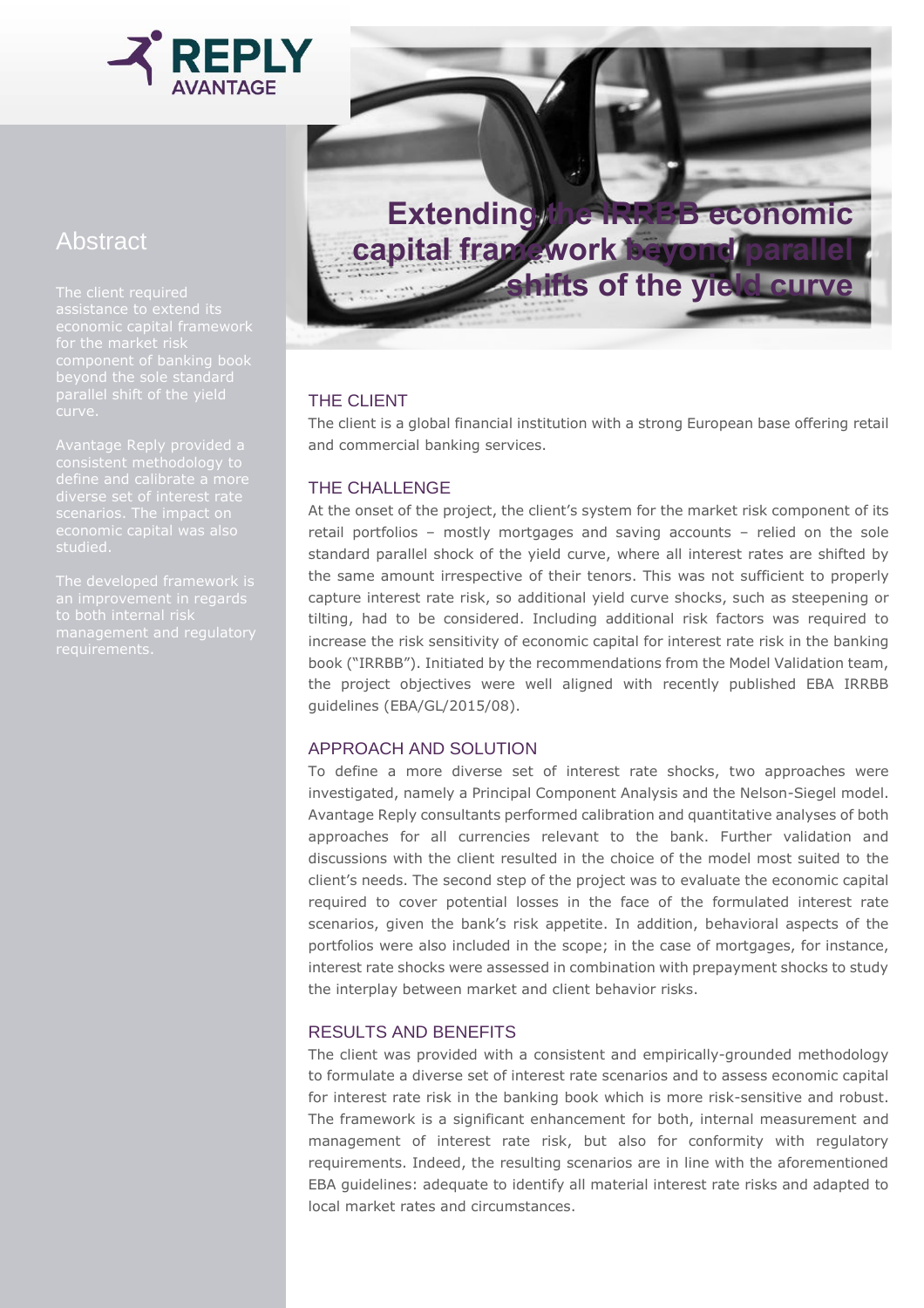

Avantage Reply, part of the Reply Group, is specialised in Financial Services with a focus on Compliance, Risk, Treasury and Capital and Financial Performance Management. With offices in Amsterdam, Brussels, Frankfurt, Hamburg, London (head office), Luxembourg, Paris, Milan, Munich and Rome, Avantage Reply counts some of the world's most significant financial groups among its clients, including well-known and respected organisations in the Banking, Insurance, Investment Management and Services, and Post Trading Services sectors. The firm's delivery capabilities cover advisory services (Compliance/Risk/Finance/Treasury Subject Matter Expertise), Program and Project Management, Business, Functional, and Data Analysis. For further information: www.avantagereply.com

Reply [MTA, STAR: REY] is a multinational consulting company specialising in the design and implementation of solutions responding to a rapidly changing business environment, including regulation and new communication channels and digital media. From its offices across Europe, Reply supports clients across the major industries: retail; banking and insurance; telecommunications and media; manufacturing and services; and the public sector.

For further information: www.reply.eu